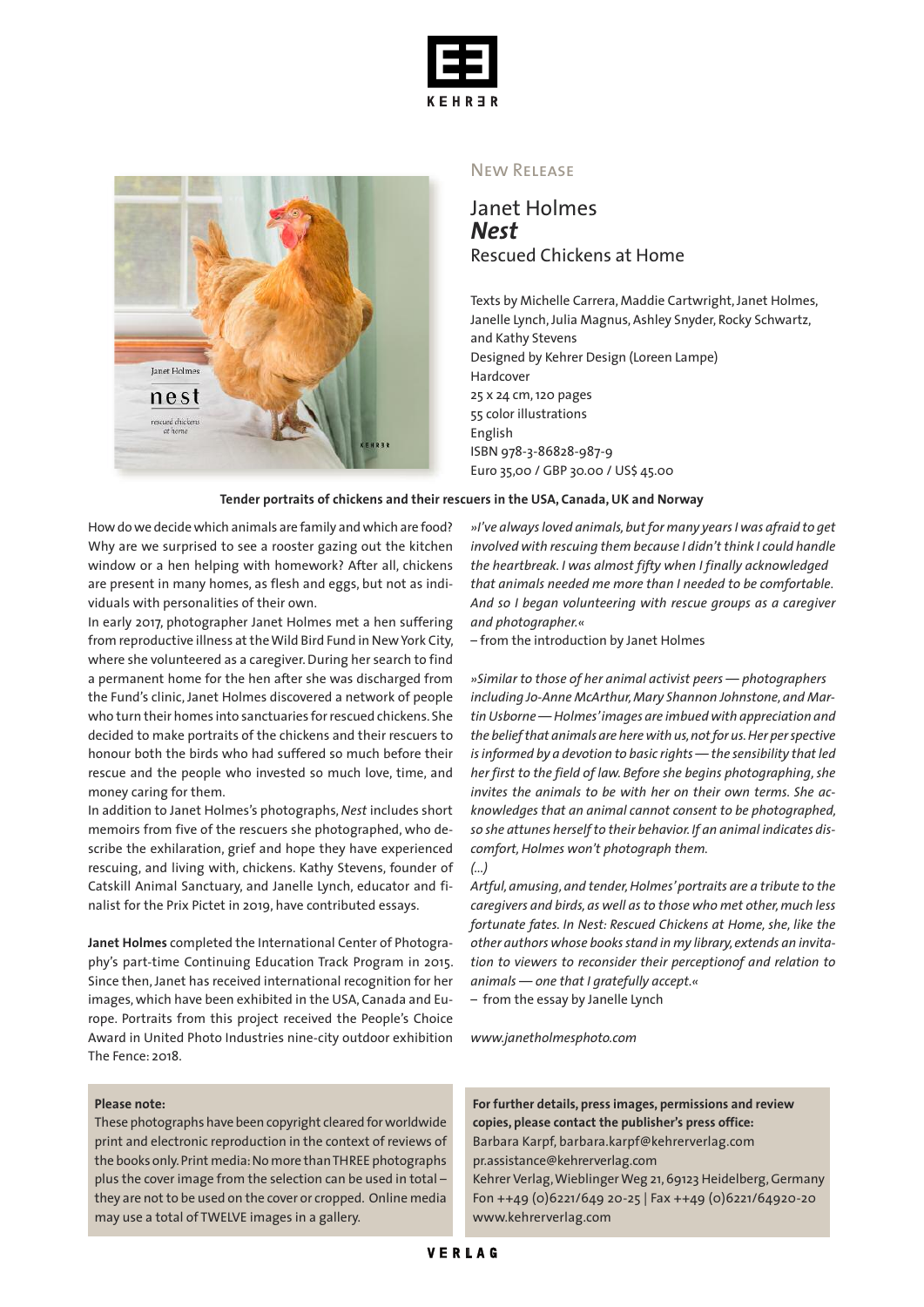

# **Press images**



01 Valencia Jayne © Janet Holmes



03 Emily and Jenny © Janet Holmes



05 Winnie © Janet Holmes



02 Jon Snow © Janet Holmes



04 Josie and Rachel © Janet Holmes



06 Chicago Chicken Rescue © Janet Holmes

# VERLAG